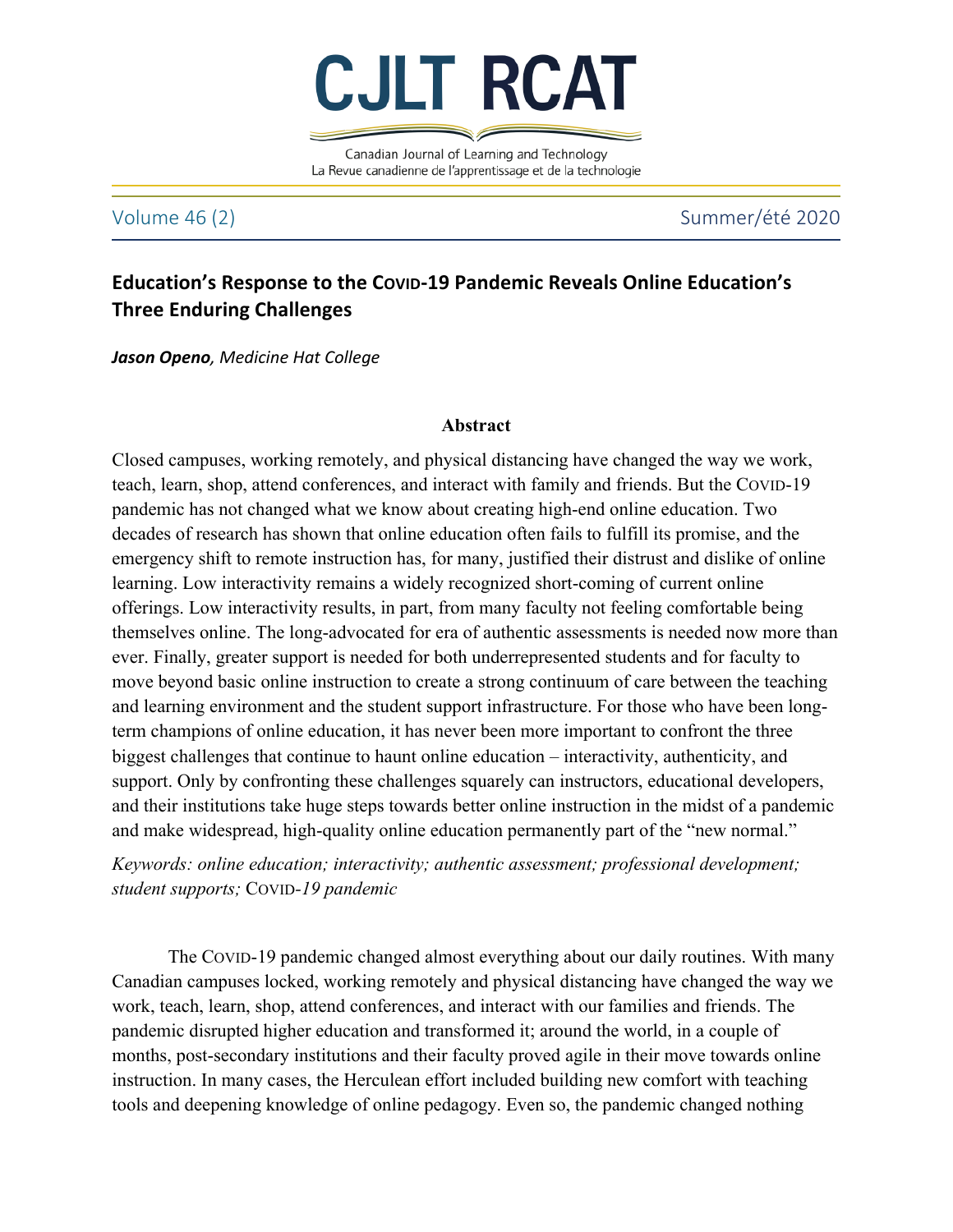about what we know about quality online education. For advocates who have worked in online education for any length of time, the emergency shift to remote instruction reinforced what we knew all along; developing high-quality online instruction takes time, effort, and planning, which the pandemic did not allow.

Over a decade ago, research with over 50,000 faculty from 69 different institutions (Seaman, 2009) firmly established the belief, born from experience, that online education takes more time and effort. Despite research studies too numerous to mention that online education can be done exceptionally well, it has also been known for some time that it is easy to do online education poorly, explaining why Duus (2009) made a critical and important distinction between low-end e-learning and high-end e-learning. Low-end e-learning is characterized by content transmission and knowledge transfer. Duus (2009) argued that low-end e-learning focusing on the simple transfer of knowledge using e-learning products was erroneously confused for all forms of e-learning. This confusion still exists and is well captured in the following anecdote:

By day three of our vast national experiment, one dean told me, an angry parent had reached him by phone to let him know that he wasn't paying tuition so that his kid could watch videos of professors giving lectures. The parent wanted "real" online learning. So do we all. (Stokes & Johnson, 2020, para. 8)

Real online learning or high-end e-learning has, since 1997, been rated higher than traditional stand-and-deliver formats, delivered face-to-face or online (Duus, 2009). This form of learning is also capital intensive.

Despite the tremendous efforts put forward by faculty to keep teaching throughout the pandemic and implement best practices to ensure students do not suffer an inferior education, the hurried move to online education during the pandemic period is low-end e-learning, "the McDonaldization of education" (Cohan, 2020). Many faculty have found the emergency pivot online to be "painful, worrisome and anxiety-inducing" (Kimmons, Veletsianos, & vanLeeuwen, 2020, para. 2). Adding Zoom fatigue and the secondary trauma of meeting the emotional needs of students has made faculty burnout a chronic condition (Flaherty, 2020b). Canadian students have also expressed widespread dissatisfaction with online learning (Ludlow, 2020; OCUFA, 2020; Sawatzky, 2020). This lack of quality may "seal the perception of online learning as a weak option" (Hodges et al., 2020).

To counter the recent negative experiences of online education, long-term champions of online education must confront the three biggest challenges that still face online instruction – interactivity, authenticity, and support. By confronting these challenges now, while teaching online is part of the new normal*,* faculty and their institutions can help online education mature to achieve its potential and promise.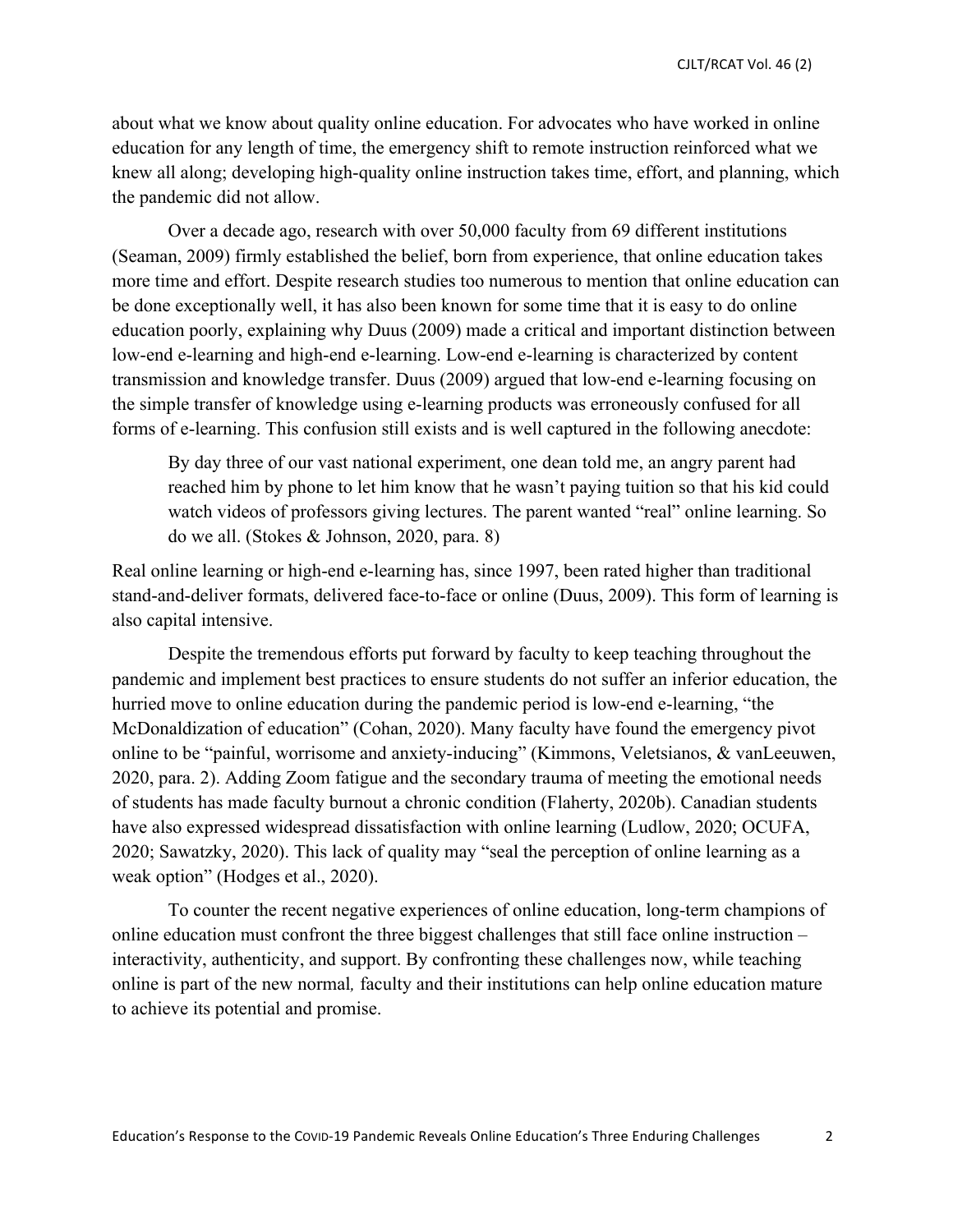CJLT/RCAT Vol. 46 (2)

### **Interactivity**

The Ontario Council of University Faculty Associations (OCUFA, 2020) argues emphatically that the pandemic-related shift to online instruction has had a negative impact on the quality of education, and the main area of dissatisfaction is the lack of interaction and engagement. Skeptics of online learning are right to be critical of low-end e-learning where low interactivity is a "widely recognized short-coming of current online offerings" (Protopsaltis & Baum, 2019, p. 30). In a comprehensive review of online education in the United States to assess the effectiveness of federal policy, Protopsaltis and Baum (2019) argue that online education has failed to reduce costs or improve learning outcomes for students, and the gaps in student success grow larger across socioeconomic groups. The OCUFA study (2020) provides solid evidence that the situation is similar in Canada, and as online learning grows and matures, it is critical to design more interactive educational experiences. Many of the problems with online learning would be solved (or at least reduced) if courses and programs consistently incorporated interpersonal interactions (Protopsaltis & Baum, 2019).

High-end e-learning, on the other hand, requires the creation of new knowledge via the creative use of internet-based communications technology. This form of e-learning is derived from problem-oriented, dialogue-centred education that is rooted in virtual coaching that transcends the limitation of time, place, and pace (Duus, 2009). Interactivity can incorporate online discussions, self-reflective journals, the collaborative development of open educational resources, and peer assessment, just to name a few interactive teaching techniques with solid research behind their efficacy. The tyranny of content (Wieman, 2017) and the relative ineffectiveness of lectures (Bligh, 2000) must finally give way to teaching methods that take advantage of interactive spaces and tools to build strong community and connection. Both Moore's Transactional Distance Theory (Simonson, Smaldino, Albright, & Zvacek, 2012) and the Community of Inquiry model (Garrison, Anderson, & Archer, 2001) have long stressed the need for highly interactive learning designs that transcend the limitations of time and place to build social and teaching presence The Community of Inquiry framework provides researchbased guidance for how to design these high-end experiences in online educational spaces. Student-faculty interaction, *teaching presence,* is a critical component of quality, but "highquality courses with meaningful interaction among students and between students and faculty are not money savers" (Protopsaltis & Baum, 2019, p. 1). The fiscal reality of capital intensive, highend e-learning is difficult news to hear at the onset of a new era of austerity that is forcing furloughs, layoffs, and the loss of thousands of part-time faculty, many of whom were already in a precarious position pre-pandemic (June, 2020).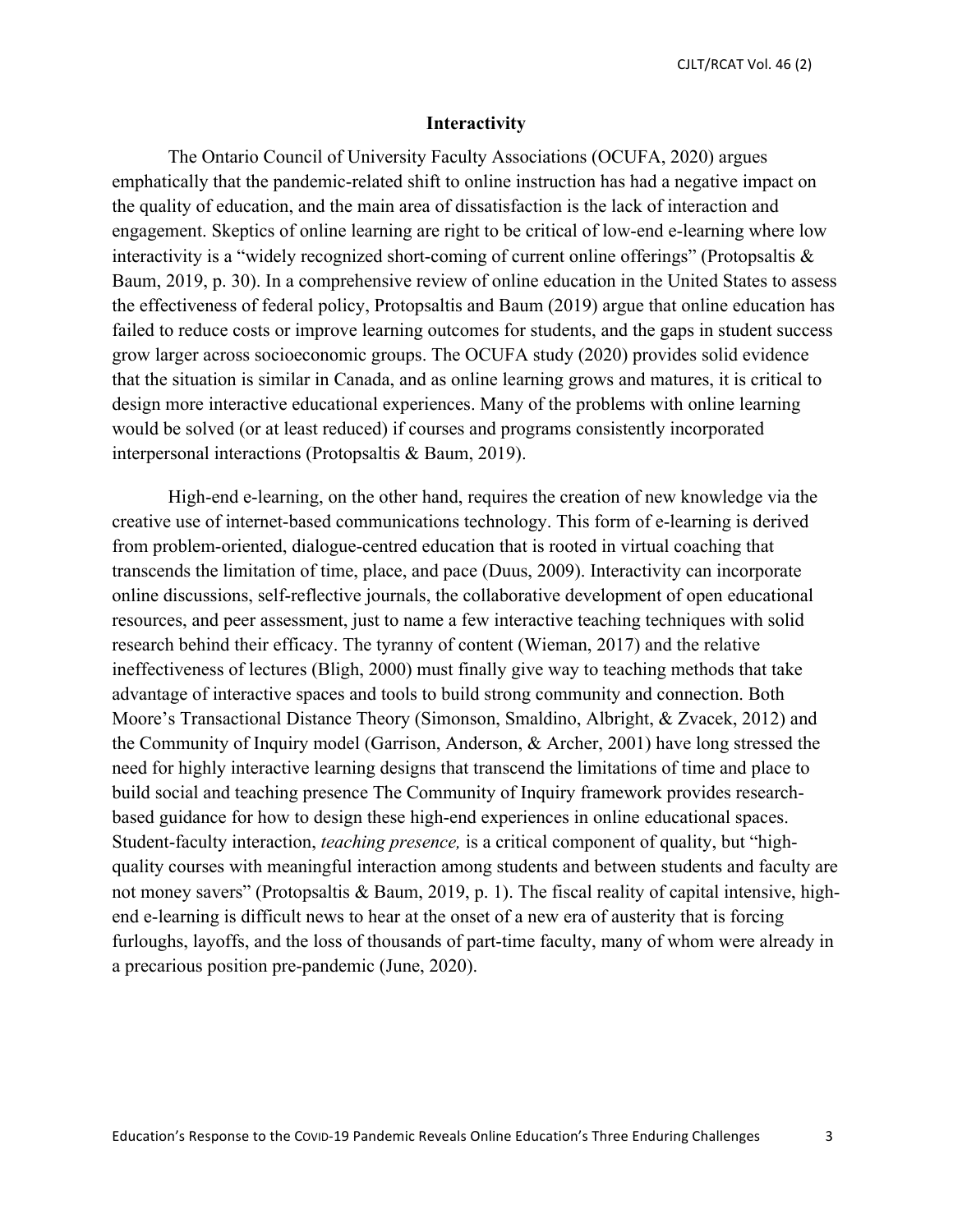# **Authenticity**

# **Being Authentic Online**

Authenticity has a double meaning. The first meaning of *authenticity* comes from Cranton and Carruseta (2004), who observe that the how-to literature, the plethora of tips and tricks articles on how to be a better online instructor, generally serves faculty well. What these articles fail to consider, however, are individual teachers' personalities, preferences, and values, or the ways in which we become authentic teachers. Many faculty are not comfortable teaching online; they are still grappling with the basics of online teaching, but this is not simply because they are intimidated or uncomfortable using new applications and platforms. Cranton and Carruseta's (2004) five-faceted model of authenticity includes instructor choices about how to be themselves, where to draw the line in caring for students, how much of their lives they should share, and where to draw the line between teaching and counseling. Teaching online during the pandemic has forced a reconsideration of all these components of authenticity.

It is probable that the lack of choice and the time constraints pushed instructors towards low-end e-learning, but the discomfort also includes a dramatically reduced amount of feedback from students, students' reticence in online classes (McMurtrie, 2020), and faculty adjusting their carefully constructed approaches to building student relationships and setting boundaries in the online environment. Mundane scheduling routines like office hours, for example, require reconsideration and planning because nothing happens naturally online. Stan Yoshinobu (2020) succinctly put it this way: "I don't like virtual college." Still, Yoshinobu (2020) recognizes online as the best option available right now:

We can be creative and human for our students during this time. We can teach them about morality, solidarity, and steadfastness. Going virtual — and staying virtual until it's truly safe to reopen campuses — is how we can respond to a difficult set of circumstances in a way that best reflects our values and missions. (concluding paragraph)

Yoshinobu here expresses an authentic moral choice and his value of solidarity with colleagues, students, and the human race in general. He also expresses his educational values of creativity and aligning his teaching method with a fair and honest assessment of the COVID-19 situation, undoubtedly rooted, in part, in his background and role as a mathematics professor.

This example highlights Cranton and Carusetta's (2004) observation that it is not enough for professional development opportunities to cover how to create robust online discussions or how to effectively employ peer assessments. Professional development needs to focus on the teaching self, and how instructors can bring this self to their practice and align online educational approaches with their story and values. This focus rests upon faculty's foundational interest in student needs, learning how to attend to caring for students in a new context, and helping faculty translate how to move their carefully defined parameters and negotiated boundaries into online settings. Beyond tools, faculty wonder how they can they still be reasonably present for students and get to know them as individuals without exhausting themselves.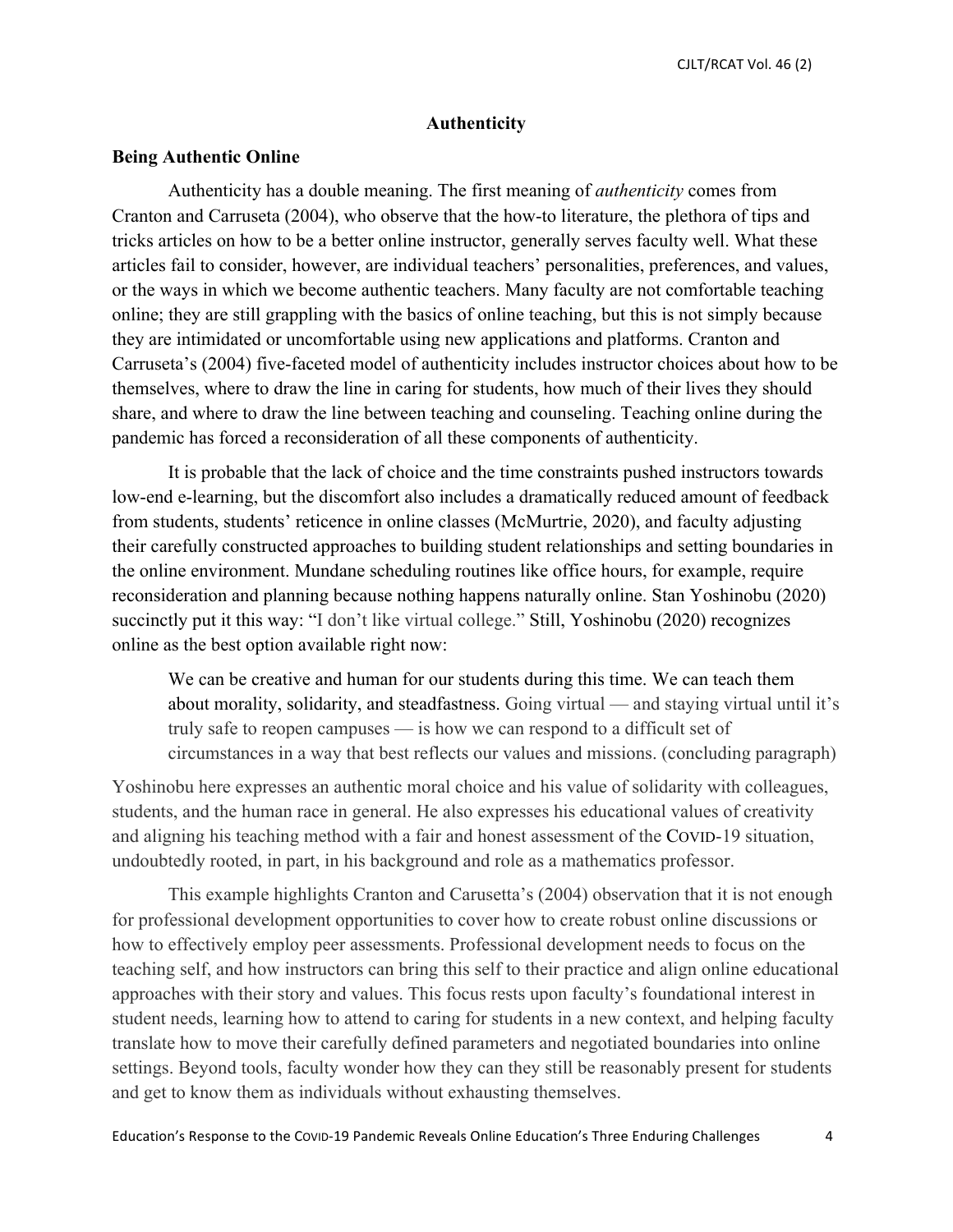Cranton and Carusetta (2004) explored the experiences of community college faculty who work within a system that includes a mandated curriculum and policies and procedures that predetermine how faculty will approach teaching, including assessment strategies, contact hours, attendance, preparation time, etc. These constraints and limitations are analogous, for the time being, to the constraints and limitations of the pandemic. Cranton and Carusetta (2004) discovered that, even with all the limitations facing these community college faculty, they still found creative, interesting and innovative strategies for maintaining their stance as adult educators in a context that had many constraints against doing so. Despite constraints, there are also opportunities for interesting and innovative teaching strategies. Nowhere is this truer than in form of authentic assessments.

# **Authentic Assessment**

"For some professors, at least, rethinking their finals under duress has raised questions about whether their usual approach was the best one in the first place" (Supiano, 2020). Final exams are among the many rhythms of academic life disrupted by the pandemic, and there is now an emerging split between those who choose to offer online proctored exams and those who will not. Online proctored exams are one of the fastest-growing segments within the educational technology market (Flaherty, 2020a). Opposed to this shift are those who, like Audrey Watters (Watters & Prinsloo, 2020), argue surveillance is not good pedagogy. Some institutions are working hard to avoid the "cop-shit" (Watters & Prinsloo, 2020) and shift away from online proctored final exams whenever possible.

Again, not everything has changed. There are some contexts, trades, nursing, and information technology programs come readily to mind, where high-stakes exams are a concrete reality and will likely remain so. If a student does not pass the Red Seal or NCLEX credentialing exam, they do not earn the ability to participate in professional practice. In these cases, exams are an immovable object, and these programs must teach to the test to adequately and dutifully prepare their students. For many others, however, the pandemic has provided a welcome opportunity to seek creative suggestions for how to restructure assignments and assess student learning in more meaningful ways.

*Authentic*, in authentic assessment, means creating a task that simulates the performance context of the discipline or profession as closely as possible. Authentic is the degree to which assessments tasks simulate real-world problems (Goff et al., 2015). The key operative words are *degree* and *real-world*. Authenticity must be seen as a Platonic ideal that is often practically impossible to reach in many practice settings. Is there any substitute to demonstrate that a paramedic student knows how to administer morphine to a patient who has fallen off a ladder, broken both femurs, and is screaming bloody murder, other than having a preceptor watch them do it in real-time? No. Not all situations can be replicated online. But recognizing the limits of authentic assessment must be a starting point for creativity, not a discussion-ender. The limitations of real-world physical contexts have significant implications for all learners, but especially for some distance learners, as there may be limitations in creating a truly authentic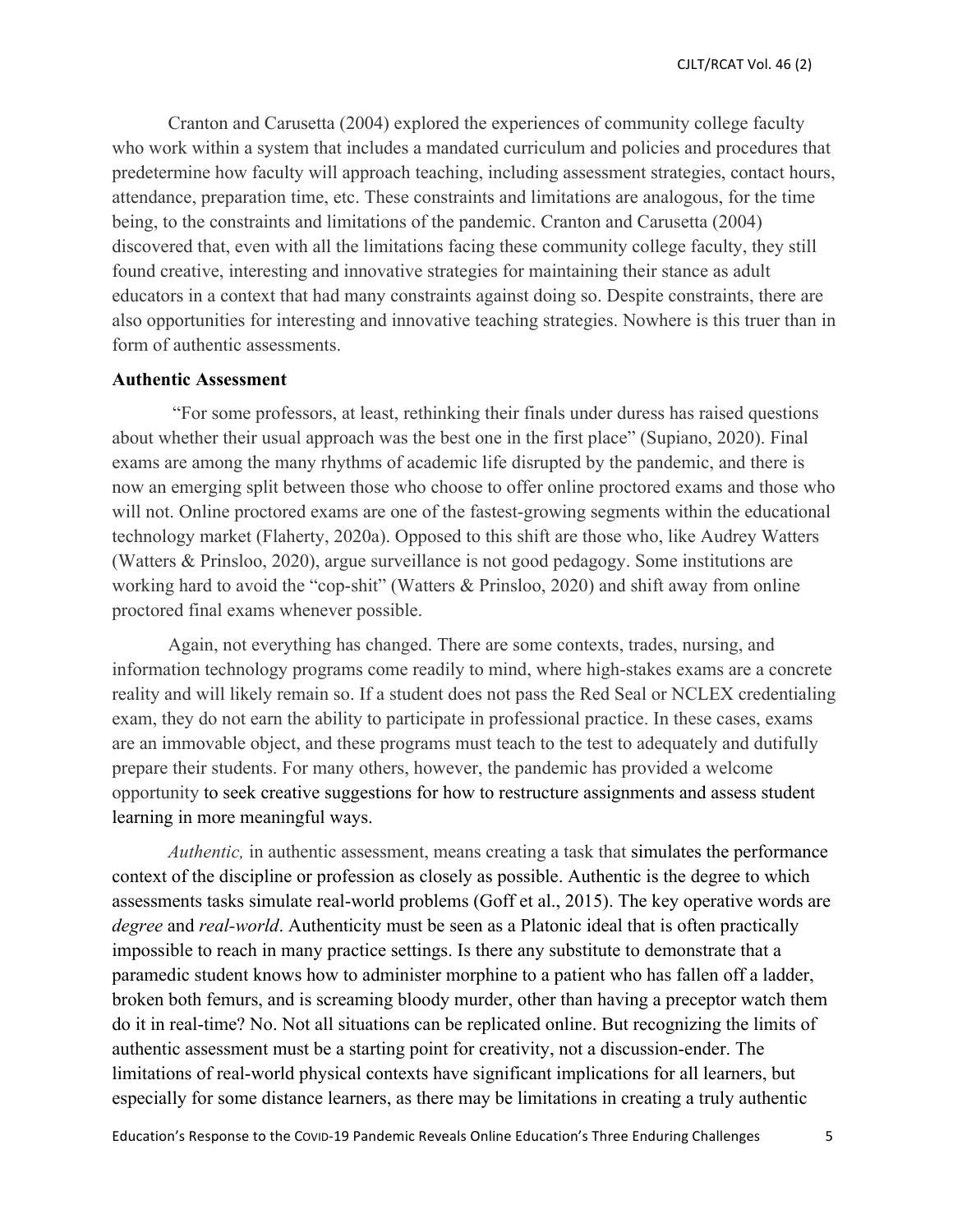context given the displaced physical nature of the virtual environment. Still, the same could be said for face-to-face learners when we question "whether assessing students in a clean and safe environment really assesses their ability to wisely use their competencies in real life situations" (Gulikers, Bastiaens, & Kirschner, 2004, p. 74).

This, too, is not a new discussion. In 1995, Barr and Tagg argued that a new paradigm of learner-centered assessment had begun, but findings show little change in assessment practice (Webber, 2012). Now, more than any other time may finally be the epoch of authentic assessments. Even before the pandemic, the current work environment was increasingly technologically mediated, geographically distant, international, and team based. All these trends have intensified since the pandemic began. Authentic tasks are ill-defined and complex; perfect for a rapidly changing COVID-19 world. Working on ill-defined tasks in ill-defined circumstances provides the opportunity to collaborate, confronting the dual challenges of interactivity and authenticity. Designing authentic assessments is challenging but can be fun and creative work, and well-designed assessments provide opportunities for reflection while creating polished products valuable in their own right (Gulikers, et al., 2004). Where faculty are dedicated to find ways to make emergency remote teaching engaging for their students and themselves, they will make online education work by moving towards more authentic assessments online.

#### **Support**

The third and final challenge confronting the maturation of quality online education is providing meaningful supports for both major parties involved in the teaching and learning transaction.

# **Students**

A *Globe and Mail* article from earlier this year took a critical look at online learning (Mahoney, 2020) and argued that students need wraparound supports. Xu and Jaggars (2013), in one of the largest studies of its kind, looked at adaptation to online learning for undergraduate students in Washington State. Most college students receive their primary and secondary education in face-to-face environments and find adapting to online learning difficult. In their multi-disciplinary study of nearly 40,000 courses taken by over 500,000 students at community and technical colleges, Xu and Jaggars (2013) discovered a learning gap between online courses and face-to-face courses for every student subgroup, suggesting that all undergraduate students face difficulty in adapting to online coursework, and that substantial new investments are needed for learner support.

The negative effects of online learning in this large-scale Washington State study were more pronounced for males, students of colour, mature students, and students with lower levels of academic preparation (Xu & Jaggars, 2013, p. 23). Students of colour, mature students, and those with lower levels of academic preparation is a composite profile of the "new majority" of students (Malm & Weber, 2018). This new majority appears to be more adversely affected by

Education's Response to the Covid-19 Pandemic Reveals Online Education's Three Enduring Challenges 6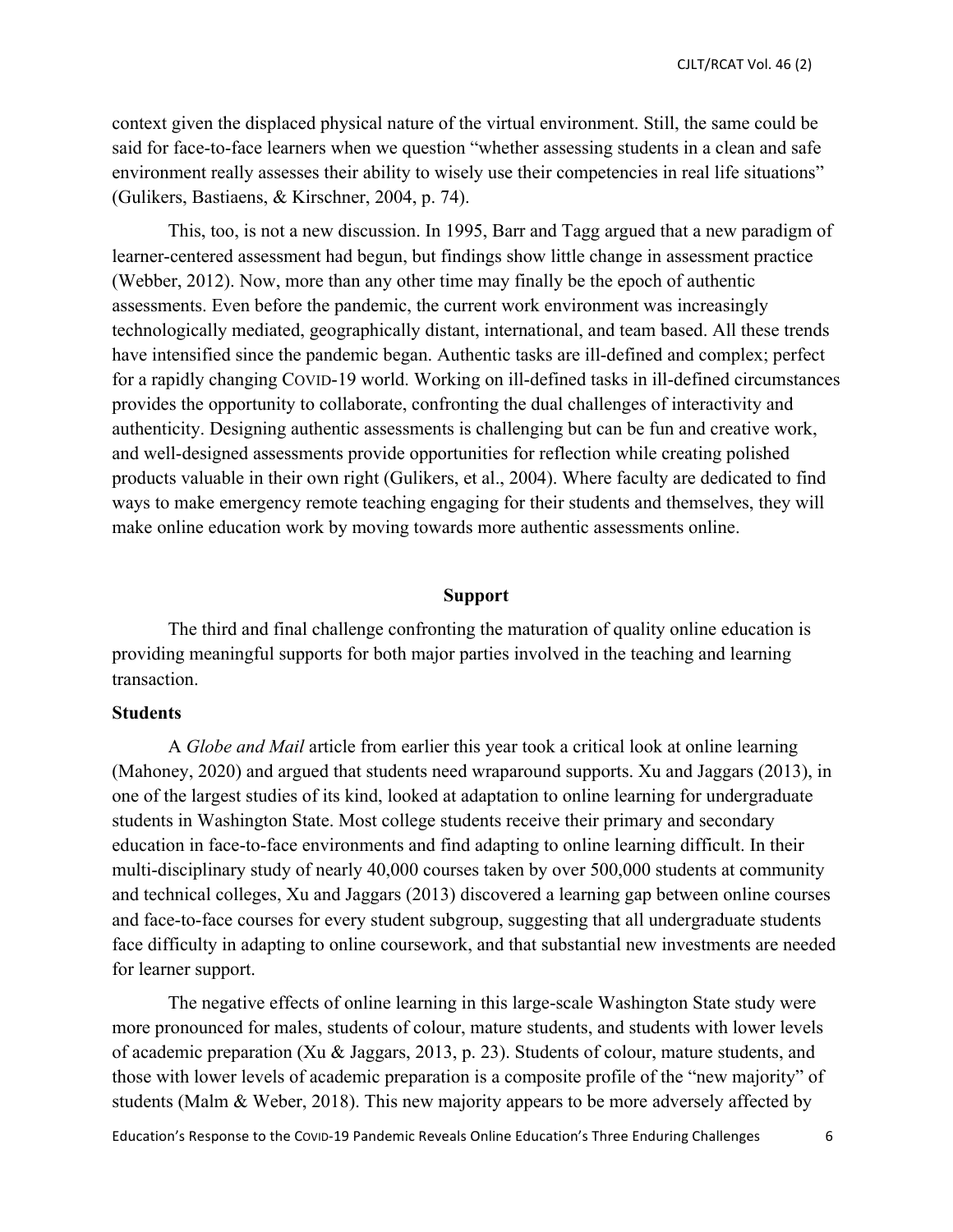learning online, but all students will benefit from instructors who know how to recognize students at-risk and put forth effort to connect students to supports using standard tools such as early warning systems and retention centers that employ basic, but effective, learning analytics.

As the 2020-2021 academic calendar proceeds, students are likely to be more vulnerable than ever, struggling financially and academically. Those students with chronic health conditions, compromised immune systems, and/or disabilities will face magnified pressures that will threaten their well-being and their ability to be successful in their college careers (Brown  $\&$ Mangan, 2020). The pandemic intensifies and magnifies a simple truth; higher education simply does not work well for everyone, and online education does not work well for everyone either. Many students encounter challenges along the way that lead to the premature end of their formal education, and those students who take on loans but leave college without a credential face a more difficult struggle (McNair et al., 2016).

Face-to-face or online, the enduring challenges of college accessibility, affordability, and preparation are intensified and further complicated by demographic, economic, and technological changes, which are further intensified by the impacts of the COVID-19 pandemic. These forces will have negative effects for many students, and it is critical that both human and technological solutions connect students to the wraparound supports so that they can succeed. Most institutions already have a robust student support infrastructure in place to be responsive to students' needs and realities, but the continuum of care from the learning environment to the support infrastructure often breaks down. This is an especially important consideration for students with disabilities because online education often proves less accessible for students who are hard of hearing, have low vision, or a learning disorder (Anderson, 2020).

# **Faculty**

Faculty development works, but it is one step removed from the learning environment (Hicks, 2014), and measuring the impact of professional development programs is incredibly difficult research. It involves establishing a causal chain of evidence from participation in a faculty development opportunity, to the instructional design or use of a teaching strategy, to the site of learning, and then to the demonstration of specific student behaviors and learning outcomes (Wright, Horii, Felten, Sorcinelli, & Kaplan, 2018). Despite the complexity involved in researching the effectiveness of professional development, "broadly speaking, faculty development has measurable impacts on teaching" and "instructional development interventions over time have more positive behavioral outcomes than one-time events" (Condon, Haswell, Iverson, Rutz, & Willett, 2016, p. 114).

Teaching enhancements often occur incrementally over time, and repeated exposure to educational development experiences is especially needed for online educators. Zawacki-Richter and Anderson (2014) note that online faculty "bring many of the fears, inhibitions, and bewilderment of students when first exposed to the very different context of teaching in mediated and networked contexts" (p. 22). As recent research suggests, extensive faculty development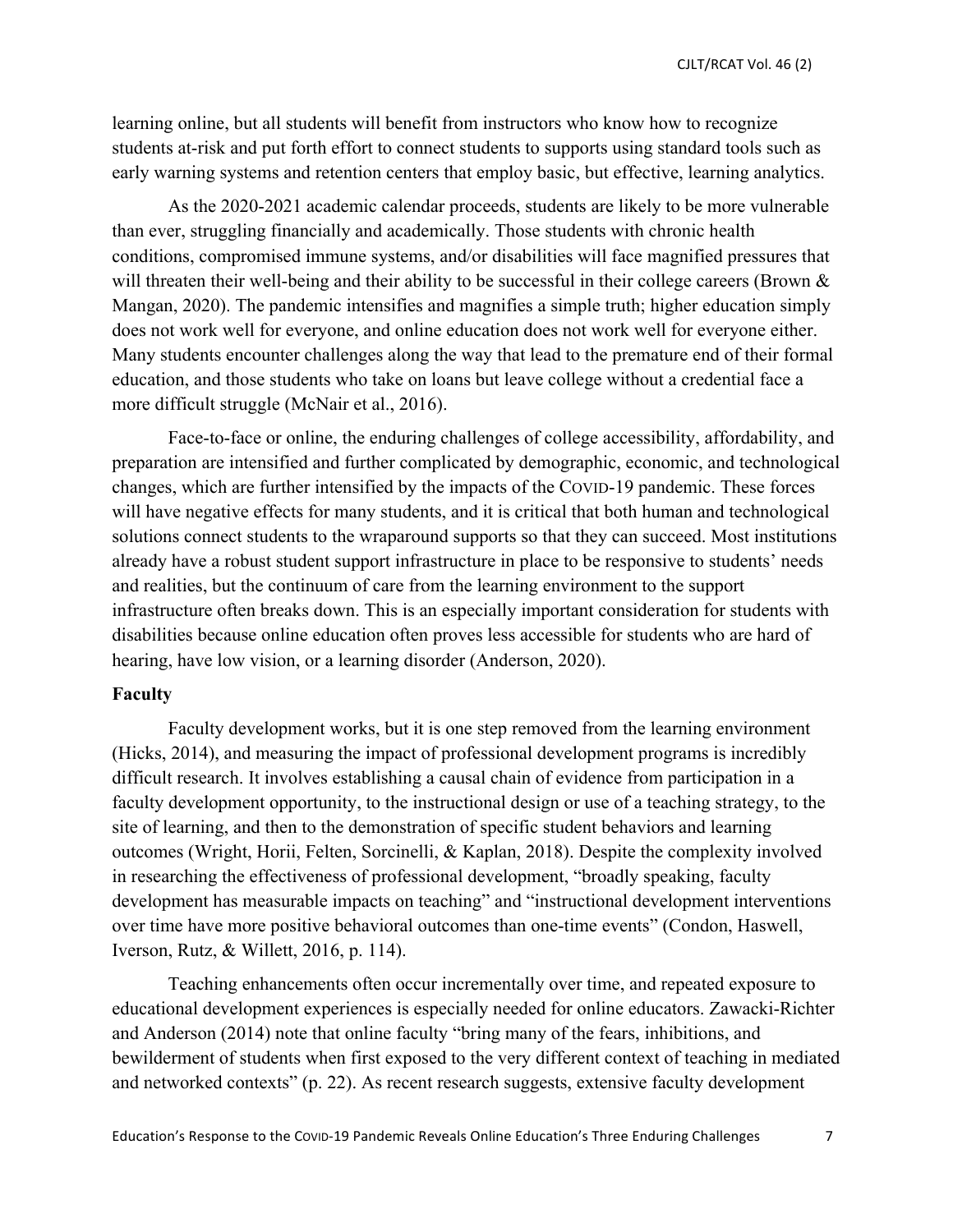may be the key to ensuring cost-savings and educational quality by helping to train and retain the faculty base (Bailey, Vaduganathan, Henry, Laverdiere & Pugliese, 2018). In their review of six institutions doing particularly well with their online offerings (Bailey et al., 2018), planned investment in professional development was a key ingredient in their success.

And yet, in the United States, only about one-third (37%) of institutions required pedagogical training for online instruction, and only about 45 percent required LMS training (Magda, 2019). These numbers "appear low given how abundant online learning courses have become at AASCU [American Association State College and Universities] institutions" (Magda, 2019, p. 7). Magda (2019) also found that faculty-student interactions, that crucial component of quality, are largely unregulated and can be sporadic, potentially undermining online learning. Faculty autonomy and contracts occasionally prevent "the mandating of training and development opportunities for faculty so that they can be aware of the evolving best practices for instructing online" (Magda, 2019, p. 7). The situation in Canada is likely similar, and Magda's (2019) argument applies here, as well; "the case can be made that this training is about achieving better learning outcomes for students and not to inhibit faculty autonomy" (p. 31).

Professional development for online faculty is needed, it is recommended, and it has a measurable impact. Professional development is not the silver bullet solution for all that ails online education, but it can lead to more interactive learning experiences, better assessment methods, and assist faculty in learning how to recognize when students need help. More effective faculty development is needed now, especially, to assist faculty in moving beyond basic online pedagogy in use during the period of emergency remote teaching brought on by COVID-19. Online learning will truly be at a tipping point if it can move instructors from competence to proficiency with advanced uses of online learning tools, instructional designs, and teaching strategies.

### **Conclusion**

The COVID-19 pandemic created an unpredicted and unprecedented spike in online learning activity, now being called emergency remote instruction. These are not normal circumstances, and they are not the ideal circumstances in which to grow online education. Right now, online education is the safest and most responsible approach, but it is important not to confuse low-end emergency online instruction with high-end online education. For the past two decades, these three big challenges of interactivity, authenticity, and support have prevented online education from reaching its full potential and achieving its promise. The current backlash is not against online education, but against low-end online education. Only by confronting these challenges squarely can instructors, educational developers, and their institutions take huge steps towards better online instruction in the midst of a pandemic and make it permanently part of the "new normal."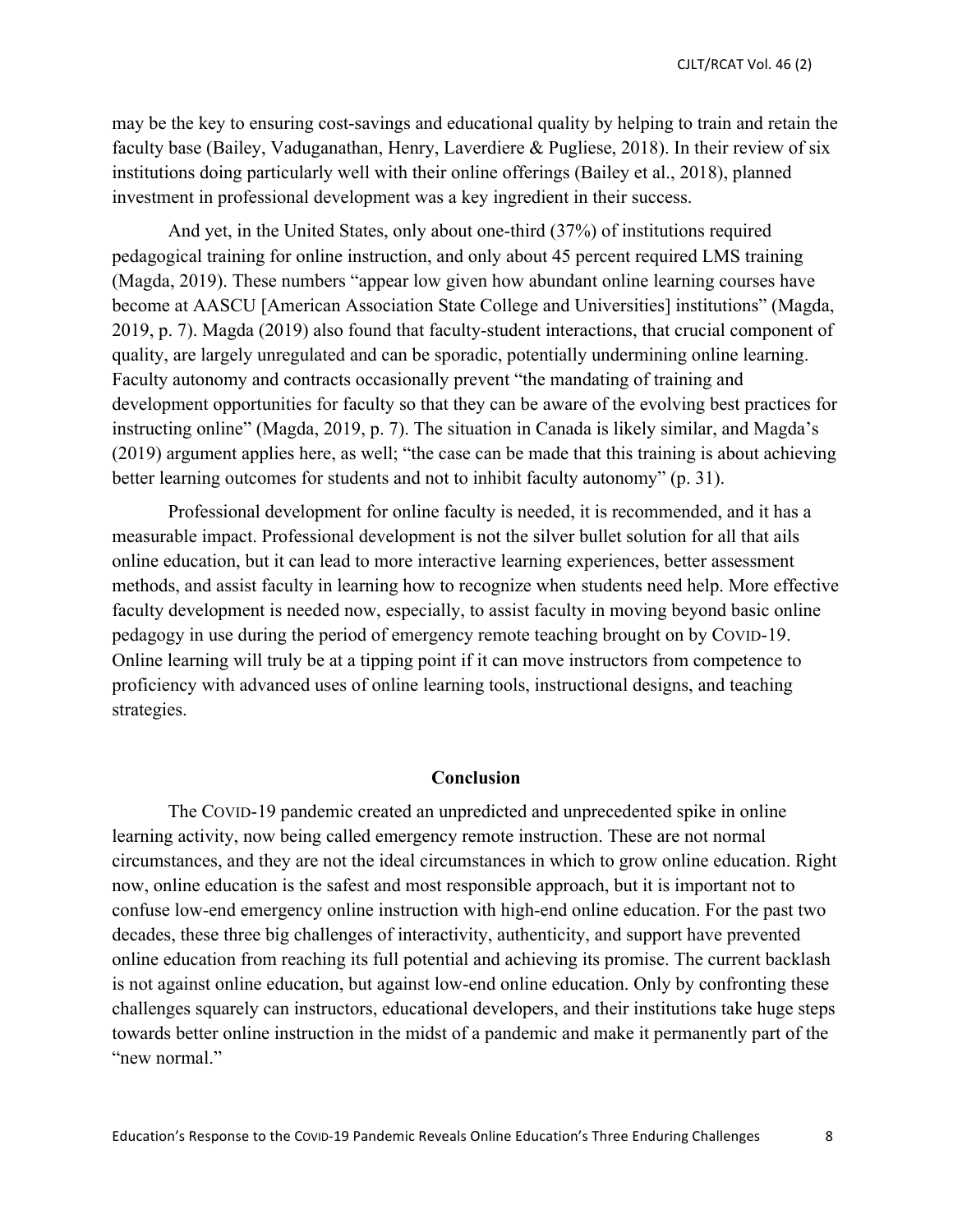## References

- Anderson, G. (2020). Accessibility suffers during pandemic. *Inside Higher Ed.* Retrieved from https://www.insidehighered.com/news/2020/04/06/remote-learning-shift-leavesstudents-disabilities-behind
- Bailey, A., Vaduganathan, N., Henry, T., Laverdiere, R., & Pugliese, L. (2018). *Making digital learning work: Success strategies from six leading universities and community colleges.* Boston, MA: The Boston Consulting Group. Retrieved from https://edplus.asu.edu/sites/default/files/BCG-Making-Digital-Learning-Work-Apr-2018%20.pdf
- Barr, R. B., & Tagg, J. (1995). From teaching to learning: A new paradigm for undergraduate education. Change, 27(6), 12–26.
- Bligh, D. A. (2000). *What's the use of lectures.* San Francisco: Jossey-Bass Publishers.
- Brown, S., & Mangan, K. (2020, May 28). What college students need now. *The Chronicle of Higher Education.* Retrieved from https://www.chronicle.com/article/What-College-Students-Need-Now/248882
- Cohan, D. J. (2020, March 20). What do we need to teach now? *Inside Higher Ed.* Retrieved from https://www.insidehighered.com/advice/2020/03/20/beyond-focusing-educationaldelivery-models-faculty-should-prioritize-essential
- Condon, W., Iverson, E. R., Manduca, C. A., Rutz, C., & Willett, G. (2016). *Faculty development and student learning: Assessing the connections*. Bloomington, IN: Indiana University Press.
- Cranton, P., & Carusetta, E. (2004). Perspectives on authenticity in teaching. *Adult Educational Quarterly, 55*(1), 5-22.
- Duus, H. J. (2009). A socioeconomic approach to the development of e-learning. *E-Learning & Education* (eleed) Journal, 5. Retrieved from http://eleed.campussource.de/archive/5/1985
- Flaherty, C. (2020a, May 11). Big proctor. *Inside Higher Ed.* Retrieved from https://www.insidehighered.com/news/2020/05/11/online-proctoring-surging-duringcovid-19
- Flaherty, C. (2020b, November 19). Faculty pandemic stress is now chronic. *Inside Higher Ed.*  Retrieved from https://www.insidehighered.com/news/2020/11/19/faculty-pandemicstress-now-chronic
- Garrison, D. R., Anderson, T., & Archer, W. (2001). Critical thinking, cognitive presence, and computer conferencing in distance education. *American Journal of Distance Education*, *15*(1), 7-23.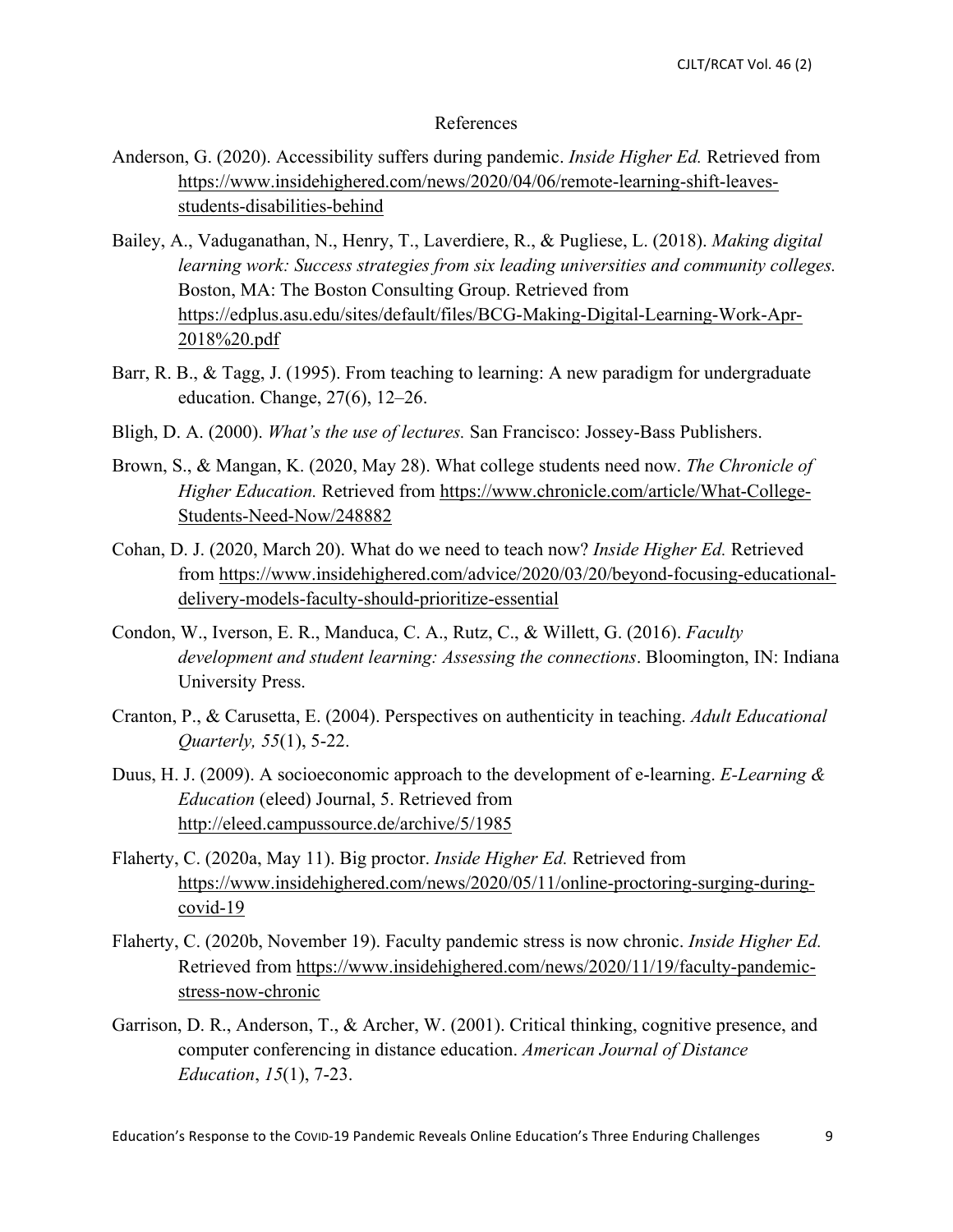- Goff, L., Potter, M. K., Pierre, E., Carey, T., Gullage, A., Kustra, E., & Van Gastel, G. (2015). Learning outcomes assessment: A practitioner's handbook. Toronto, ON: Higher Education Quality Council of Ontario. Retrieved from http://www.heqco.ca/SiteCollectionDocuments/heqco.LOAhandbook\_ Eng\_2015.pdf
- Gulikers, J. M., Bastiaens, T. J., & Kirschner, P. A. (2004). A five-dimensional framework for authentic assessment. Educational Technology Research and Development, 52(3), 67– 86.
- Hicks, M. (2014). Professional development and faculty support. In O. Zawacki-Richter and T. Anderson (Eds), *Online distance education: Towards a research agenda* (267-286). Athabasca, AB: Athabasca University Press.
- Hodges, C., Moore, S., Lockee, B., Trust, T., & Bond, A. (2020, March 27). The difference between emergency remote teaching and online learning. *Educause Review.* Retrieved from https://er.educause.edu/articles/2020/3/the-difference-between-emergency-remoteteaching-and-online-learning
- June, A. W. (2020, June 10). 5 facts about the higher-ed work force right now. *The Chronicle of Higher Education.* Retrieved from https://www.chronicle.com/article/5-Facts-Aboutthe-Higher-Ed/248968
- Kimmons, R., Veletsianos, G., & VanLeeuwen, C. (2020, May 14). What (some) faculty are saying about the shift to remote teaching and learning. *Educause Review.* Retrieved from https://er.educause.edu/blogs/2020/5/what-some-faculty-are-saying-about-theshift-to-remote-teaching-and-learning
- Ludlow, J. (2020, May 13). Some CBU students concerned over decision to move to online-only learning. *CBCNews.* Retrieved from https://www.cbc.ca/news/canada/nova-scotia/capebreton-university-online-only-covid-19-student-reac
- Magda, A. J. (2019). *Online learning at public universities: Recruiting, orienting, and supporting online faculty*. Louisville, KY: The Learning House, Inc.
- Mahoney, J. (2020, February 12). E-learning in Ontario: Way of the future or an ineffective teaching model? *Globe and Mail.* Retrieved from https://www.theglobeandmail.com/canada/article-e-learning-way-of-the-future-or-anineffective-teaching-model/
- Malm, E., & Weber, M (Eds). (2018). *Serving the new majority student: Working from within to transform the institution*. Lanham, MD: Rowman & Littlefield.
- McMurtrie, B. (2020, November 5). The pandemic is dragging on. Professors are burning out. *The Chronicle of Higher Education.*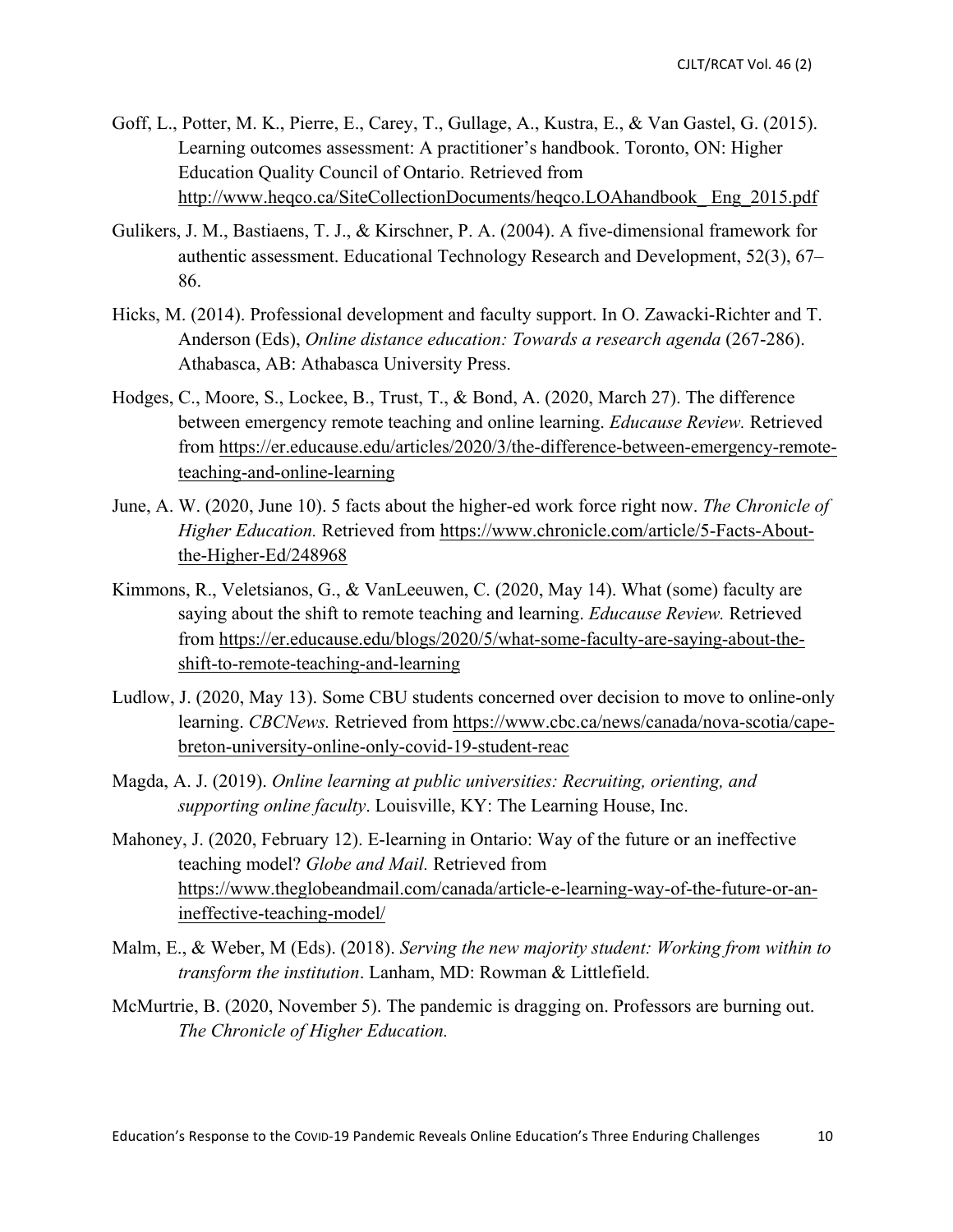- McNair, T. B., Albertine, S., Cooper, M. A., McDonald, N. L., & Major, T. (2016). Becoming a student-ready college: A new culture of leadership for student success. San Francisco, CA: Jossey-Bass.
- OCUFA. (2020, November). OCUFA 2020 study: COVID-19 and the impact on university life and education. Retrieved from https://ocufa.on.ca/assets/OCUFA-2020-Faculty-Student-Survey-opt.pdf
- Protopsaltis, S., & Baum, S. (2019). Does online education live up to its promise: A look at the evidence and implications for federal policy. Fairfax, VA: George Mason University. Retrieved from http://mason.gmu.edu/~sprotops/OnlineEd.pdf
- Sawatzky, K. (2020, May 3). University of Regina faculty and students concerned for online fall semester. *Global News.* Retrieved from https://globalnews.ca/news/6941339/universityof-regina-faculty-students-coronavirus/
- Seaman, J. (2009). *Online learning as a strategic asset: Vol. 2: The paradox of faculty voices: Views and experiences with online learning, APLU-Sloan National Commission on Online Learning.* Retrieved from https://files.eric.ed.gov/fulltext/ED517311.pdf
- Simonson, M., Smaldino, S., Albright, A., & Zvacek, S. (2012). *Teaching and learning at a*  distance: Foundations of distance education (5<sup>th</sup> ed). Boston, MA: Pearson.
- Stokes, P., & Johnson, M. (2020, April 1). Lead from the future. Retrieved from https://www.insidehighered.com/views/2020/04/01/how-higher-education-canovercome-crisis-induced-backlash-against-online-education
- Supiano, B. (2020, April 27). What do final exams mean during a pandemic? *The Chronicle of Higher Education.* Retrieved from https://www.chronicle.com/article/What-Do-Final-Exams-Mean/248644
- Watters, A., & Prinsloo, P. (2020, July 20). *Building anti-surveillance ed-tech! In conversation with Audrey Watters*. Contact North. *TeachOnline.ca.* Retrieved from https://contactnorth.zoom.us/rec/play/6Md8Irqv\_To3EtaS4QSDBv98W43pJqOs1SgWfZZmk3nAXlQMVr0NLMSZep-\_8h7rYlfJf12KP6GU2zV
- Webber, K. L. (2012). The use of learner-centered assessment in US colleges and universities. *Research in Higher Education, 53*(2), 201–228. doi:10.1007/s11162- 011-9245-0
- Wieman, C. E. (2017). *Improving how universities teach science: Lessons from the Science Education Initiative*. Cambridge, MA: Harvard University Press.
- Wright, M., Horii, C. V., Felten, P., Sorcinelli, M. D., & Kaplan, M. (2018). Faculty development improves teaching and learning. *PODSpeaks Papers,* 2*.* Retrieved from https://podnetwork.org/content/uploads/POD-Speaks-Issue-2\_Jan2018-1.pdf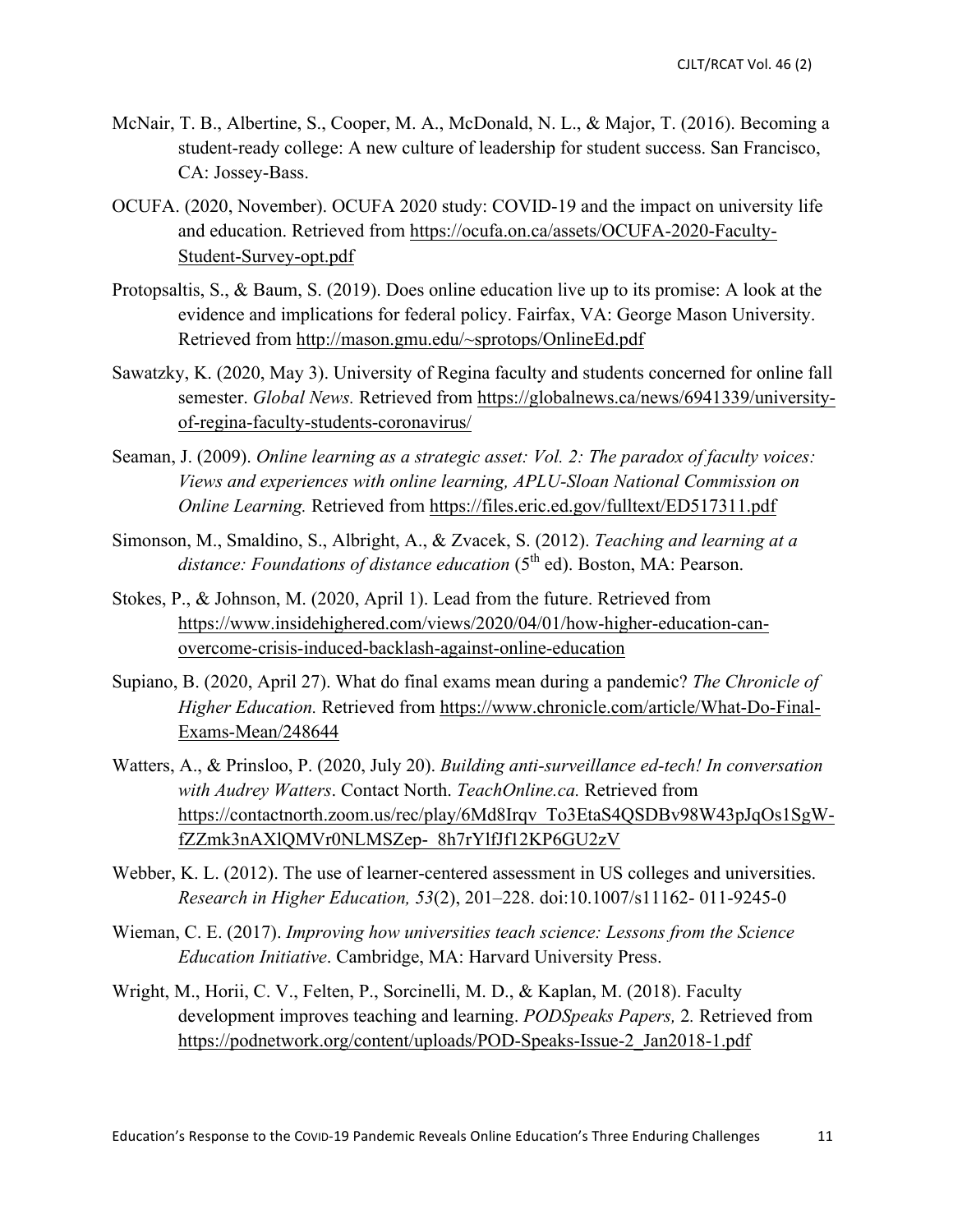- Xu, D., Jaggars, S. S., & Columbia University, C. C. (2013). Adaptability to online learning: Differences across types of students and academic subject areas. CCRC Working Paper No. 54.
- Yoshinobu, S. (2020, May 14). The case against reopening. *The Chronicle of Higher Education.*  Retrieved from https://www.chronicle.com/article/The-Case-Against-Reopening/248785
- Zawacki-Richter, O. & Anderson, T. (2014). Research areas in distance education. In O. Zawacki-Richter & T. Anderson (Eds.) *Online distance Education: Towards a research agenda* (pp. 1-35)*.* Edmonton, AB: Athabasca University Press.